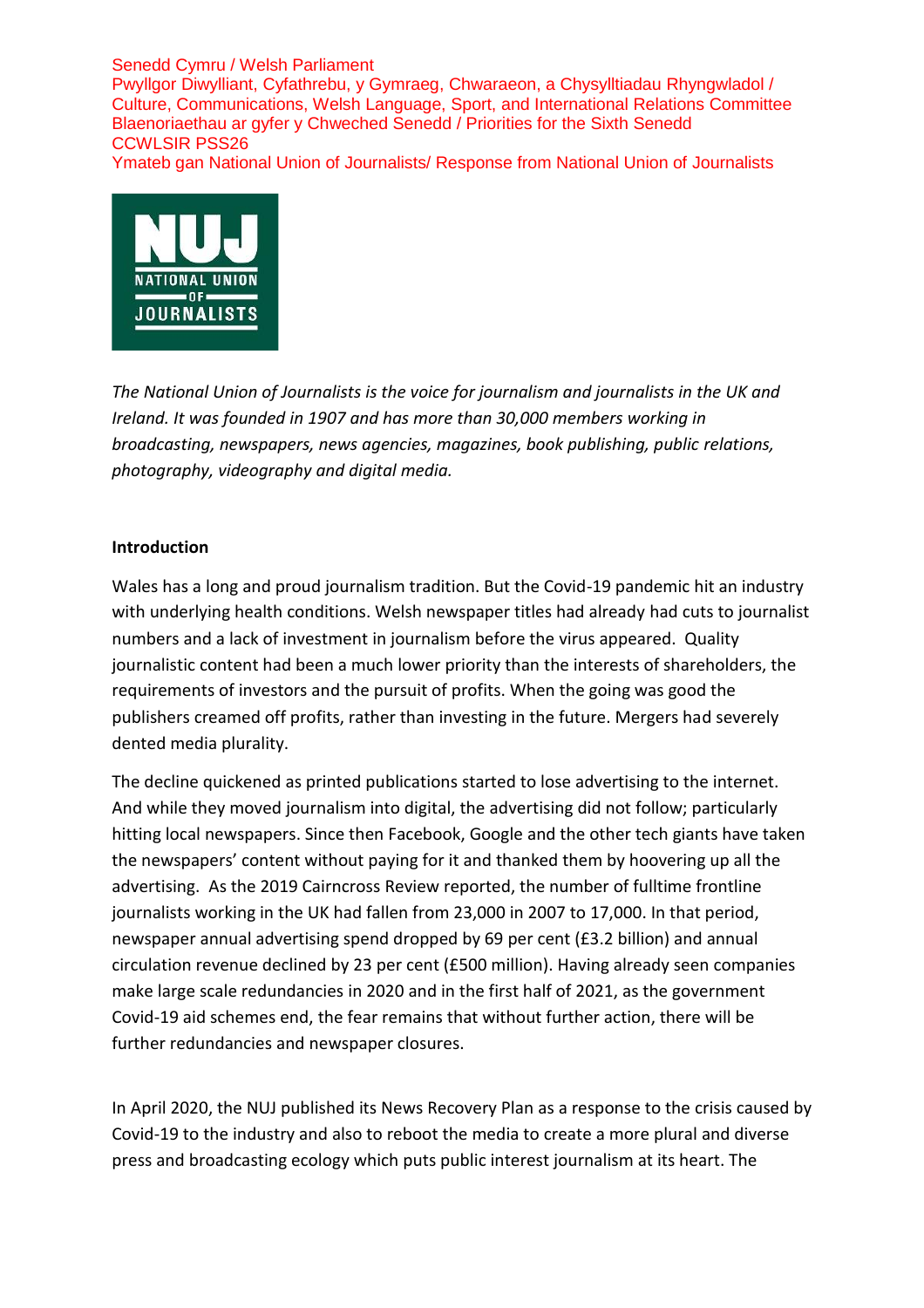# Senedd Cymru / Welsh Parliament

Pwyllgor Diwylliant, Cyfathrebu, y Gymraeg, Chwaraeon, a Chysylltiadau Rhyngwladol / Culture, Communications, Welsh Language, Sport, and International Relations Committee Blaenoriaethau ar gyfer y Chweched Senedd / Priorities for the Sixth Senedd CCWLSIR PSS26

Ymateb gan National Union of Journalists/ Response from National Union of Journalists

union's Welsh Executive Council is now exploring with journalists, politicians, business and communities a Recovery Plan for Wales.

# **The Issues**

- Welsh newspaper titles had been hollowed out before the pandemic with publishers creaming off 20-30 per cent profits instead of investing.
- Significant redundancies across newspapers, including Reach and Newsquest.
- Titles such as The Glamorgan Gem series covering the Vale community closed.
- Facebook, Google and other tech giants have taken content without paying and have monopolised online advertising revenue. The pandemic further reduced advertising and some newspaper circulations have dropped.
- Cuts in broadcasting include: BBC Wales budget cuts of £4.5m, with job losses; ITV advertising income fell by 42 per cent, and its capital spend cut by £30m with programme budgets to be cut by £100m; S4C funding has had a net cut of £20m over the past 10 years and UK govt funding worth £7m per annum ends in 2022 - funding to be transferred to BBC.
- The pandemic also exposed a lack of plurality and independence of the press as Welsh newspapers carried advertising with Covid-19 advice for England.
- For sustainable progress on increasing diversity in both the media and audience, the presence of local journalism is also necessary. Younger journalists and those from a diverse background need to see journalism as a career, and to have local paid opportunities to get into journalism. Unpaid internships are a huge barrier.

### **Proposals for the Welsh Government**

- Formally recognise journalism as a public service.
- Recognise that the independent hyperlocal media is as important as the mainstream media.
- Establishment of a short-term working party the Public Interest Journalism Working Group. A similar initiative set up by the Scottish Government has proved very successful with the expertise of contributors from the NUJ, Independent Community News Network (ICNN) and IWA.
- Redistribution of Statutory Notices funding, and access to public sector press releases to members of the ICNN.
- No public funding for companies cutting pay, making redundancies and paying executive pay bonuses, with funding conditional on recognising trade unions, fair pay and terms and conditions.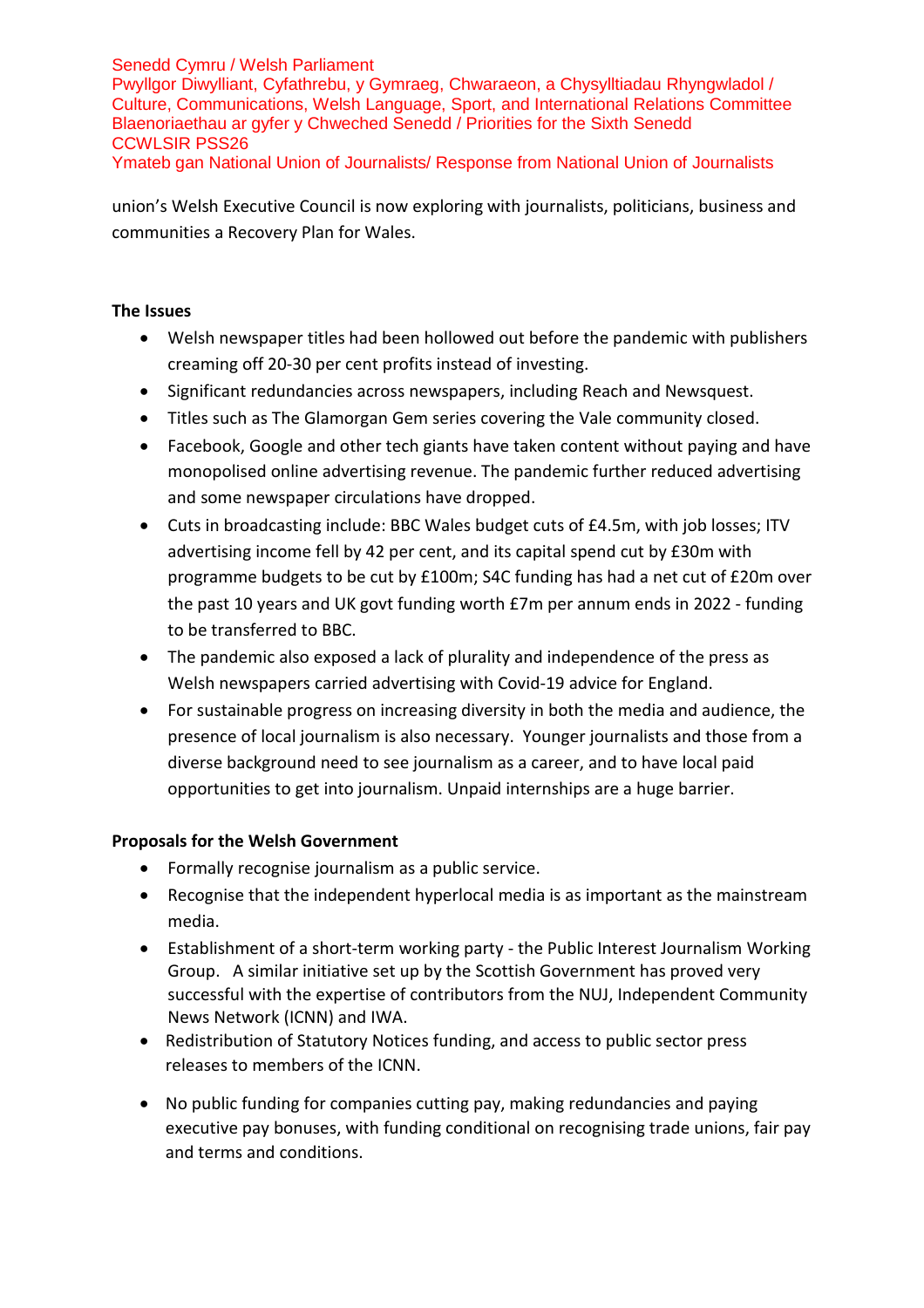# Senedd Cymru / Welsh Parliament

Pwyllgor Diwylliant, Cyfathrebu, y Gymraeg, Chwaraeon, a Chysylltiadau Rhyngwladol / Culture, Communications, Welsh Language, Sport, and International Relations Committee Blaenoriaethau ar gyfer y Chweched Senedd / Priorities for the Sixth Senedd CCWLSIR PSS26

Ymateb gan National Union of Journalists/ Response from National Union of Journalists

- Windfall tax on tech giants the Recovery Plans calls for a windfall tax of 6 per cent and then a levy based on profits imposed as part of a Digital Services Tax to fund public interest journalism. The Welsh Government should discuss specific funding possibilities in Wales with Facebook, Google and Apple.
- The establishment of a Welsh Journalism Foundation (at arms-length from the Government) to invest in local news and innovative journalistic projects.
- The Department for Digital, Culture, Media & Sport made £2m in grants available via the innovation foundation NESTA to provide funding for start-ups and new models of journalism. A similar model could be followed by Wales.
- Confer 'asset of community value' status on local newspapers (including in community empowerment legislation) ensuring titles are preserved. This would be coupled with financial and business support for local social enterprise and journalistic cooperatives taking over titles.
- Nationwide media literacy strategy to tackle online disinformation and fake news. This could be organised in conjunction with BBC, ITV, NUJ and schools of journalism.
- Vouchers could be considered for young people to purchase newspapers/news subscription - this could be limited to Welsh-based news outlets. It is vital that 16 to 18 year olds have access to trusted news sources so they can fulfil their democratic duty.
- Provide apprenticeship funding for journalist training in the FE sector.
- Tax credits and interest free loans to support media jobs in Wales. This money must go to frontline journalism.
- Financial support for local social enterprise and journalistic cooperatives taking over titles.
- Strategic investment using the Welsh Government advertising budget, including the hyperlocal sector. This should include local authorities and public sector spending.
- Employee representation of 25 per cent on executive boards for organisations in receipt of public funding.
- Longer term help for freelances/self-employed who fell between the government schemes and are taking more time to financially recover due to cuts in freelance budgets and in available work.
- Continue calling on the UK government to retain the £20 uplift to Universal Credit due to end in October. Statistics show millions having to claim compared to before the pandemic and removing this vital uplift will push many into further poverty.
- Welsh Government to sign-up to NUJ Freelance Charter <https://www.nuj.org.uk/resource/fair-deal-for-freelances.html>